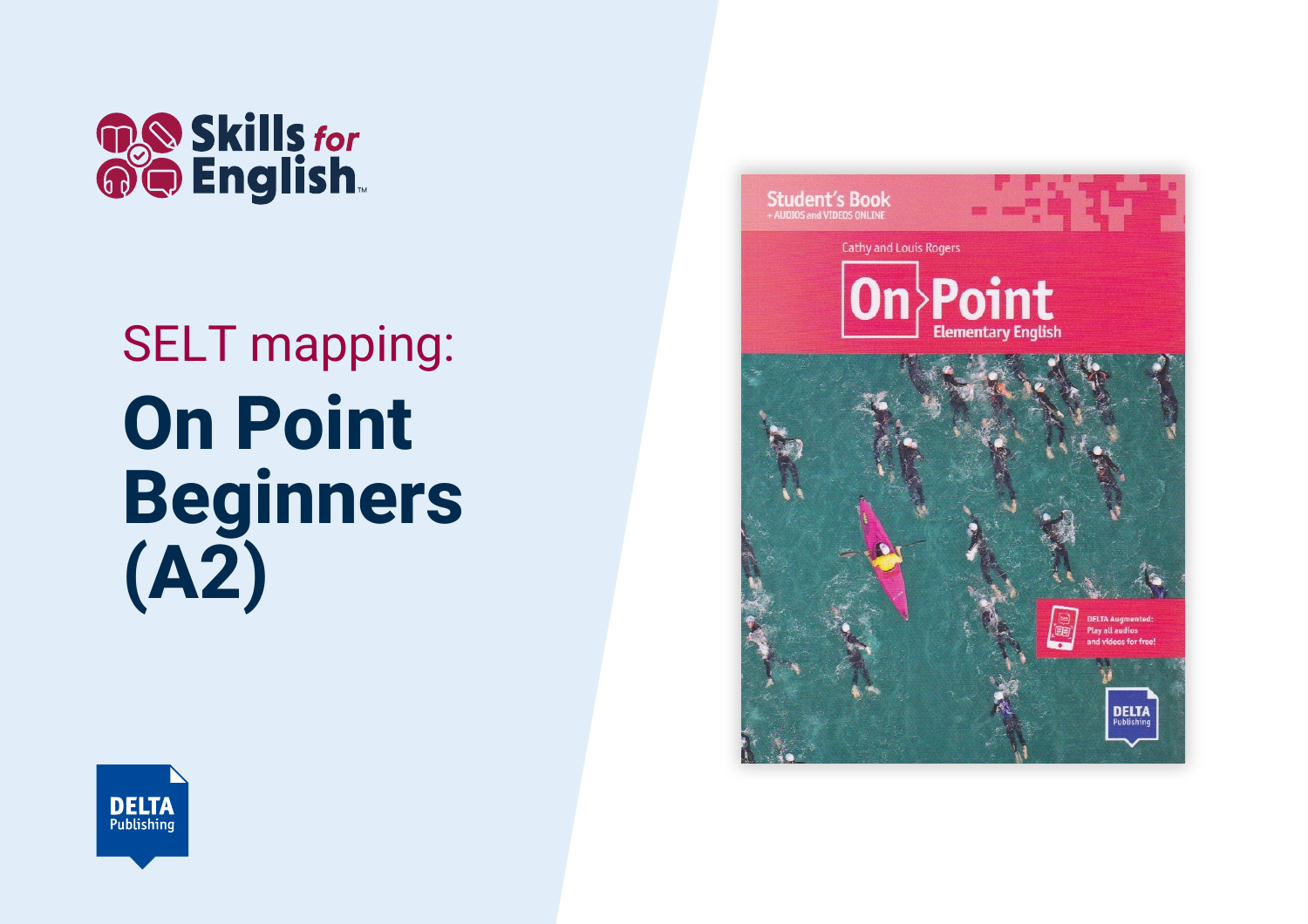## On Point Beginner's English (A2) Student Book by DELTA Publishing and Skills for English A2 tests

The mapping activity below shows how easily the On Point Elementary English (A2) Student Book (2020), published by DELTA Publishing, can be used by teachers and learners to prepare for the Skills for English tests at CEFR A2 level. The table below refers to key activities in On Point Elementary English (A2) Student Book and identifies topics, skills and activities which can be most helpful for candidates preparing to take the Skills for English A2 Speaking and Listening tests. Note that these are INDICATIVE of possible test content only and NOT an indication of what may appear on any Skills for English tests.

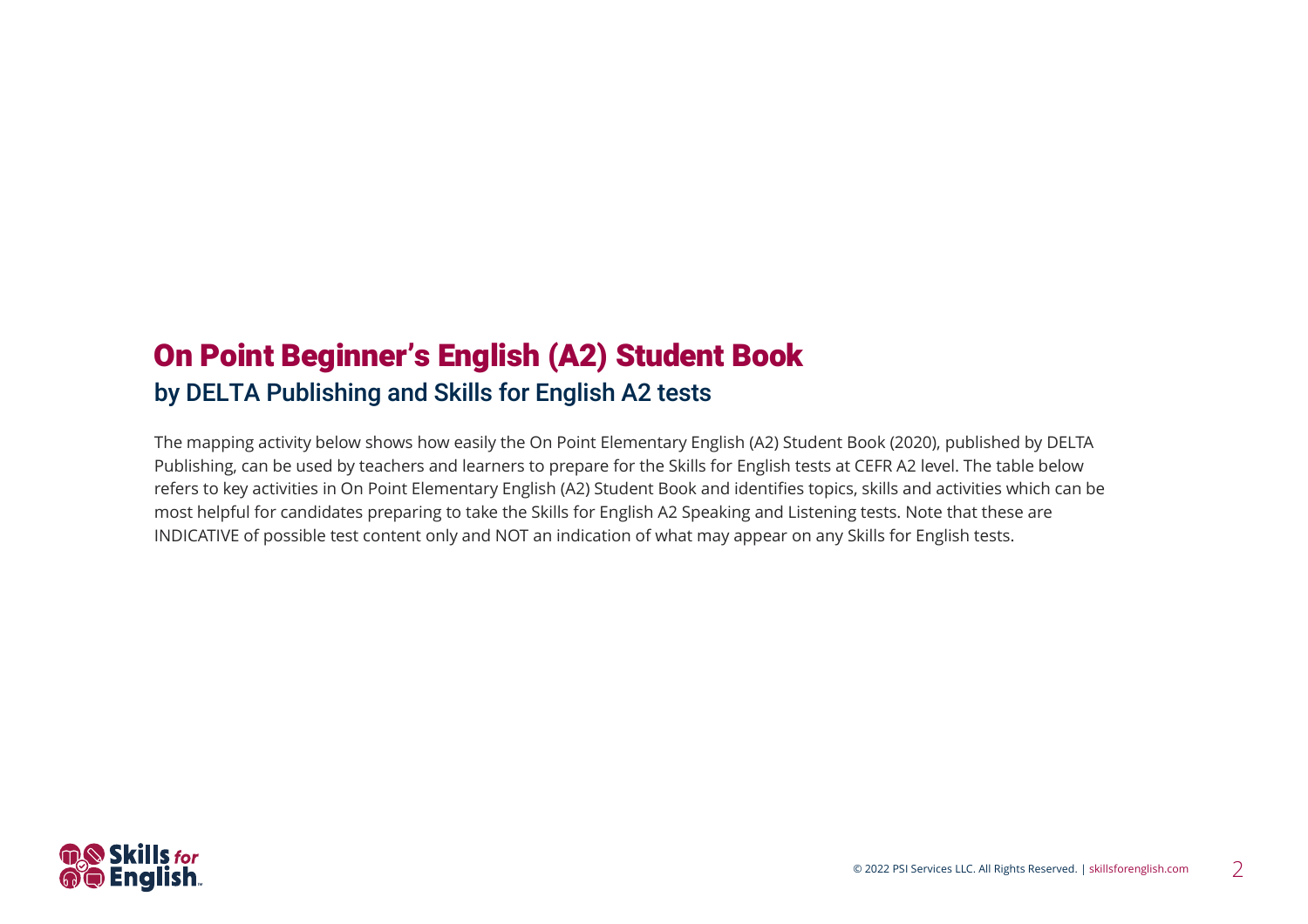| Unit 1: My things and me |                              |                              |                                 |                                   |
|--------------------------|------------------------------|------------------------------|---------------------------------|-----------------------------------|
|                          | <b>Topics and vocabulary</b> | <b>Grammar and Functions</b> | <b>Relevance to Skills for</b>  | <b>Relevance to A2 Skills for</b> |
|                          |                              |                              | <b>English A2 Speaking test</b> | <b>English Listening test</b>     |
| 1A: My things            | Days and numbers             | <b>Be</b>                    | Introducing self                | Listening to people               |
| and me                   |                              | Present Simple               |                                 | introducing themselves            |
| 1B: This is my           | My things                    | Possessive adjective and 's  | Talking about things you have   | Listening to people talking       |
| bag                      |                              |                              |                                 | about things they have, for       |
|                          |                              |                              |                                 | example in their bags             |
| 1C: Festivals            | Countries and nationalities  |                              | Describing friends and where    | Listening to conversations        |
|                          |                              |                              | they come from, talking         | where people are finding out      |
|                          |                              |                              | about music                     | about each other and talking      |
|                          |                              |                              |                                 | about music                       |
| 1D: Contact              | Giving contact details       | Using and/but                |                                 | Listening to conversations        |
| me                       |                              |                              |                                 | where speakers are giving         |
|                          |                              |                              |                                 | contact details, for example in   |
|                          |                              |                              |                                 | a hotel                           |

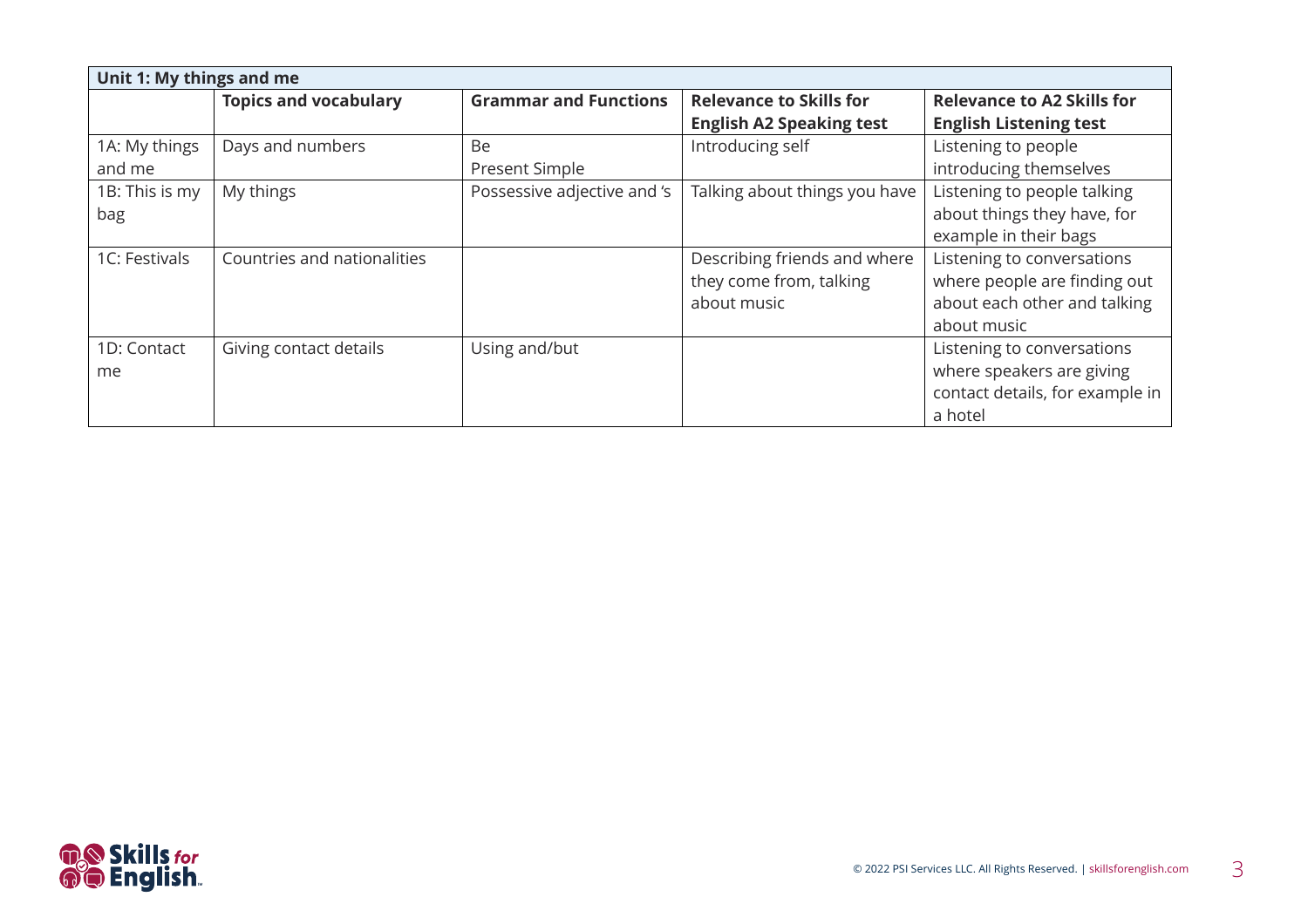| <b>Unit 2: Free time</b> |                              |                              |                                 |                                   |
|--------------------------|------------------------------|------------------------------|---------------------------------|-----------------------------------|
|                          | <b>Topics and vocabulary</b> | <b>Grammar and Functions</b> | <b>Relevance to Skills for</b>  | <b>Relevance to A2 Skills for</b> |
|                          |                              |                              | <b>English A2 Speaking test</b> | <b>English Listening test</b>     |
| 2A: Time to              | Free time activities         | Questions and answers        | Talking about free              | Listening to people asking        |
| relax                    |                              | Present Simple               | time/regular activities         | and answering questions           |
|                          |                              | I, you, we, they             |                                 | about what they do in their       |
|                          |                              |                              |                                 | free time                         |
| 2B: Friends              | Friends                      | Present Simple               | Describing friends and          | Listening to people describing    |
|                          | Free time activities         | He, she, it                  | activities you do with your     | their friends and activities      |
|                          |                              |                              | friends                         | they do together                  |
| 2C: The                  | Adjectives                   |                              | Describing weekend activities   | Listening to speakers describe    |
| perfect                  |                              |                              |                                 | their weekend activities, the     |
| Saturday                 |                              |                              |                                 | perfect weekend                   |
| 2D: Finding              | Tell the time                |                              | Talking about clubs or classes  | Listening to people talk about    |
| out more                 | Asking about a club or class |                              | you take, when activities start | clubs or classes they go to,      |
|                          |                              |                              | and finish                      | finding out about clubs and       |
|                          |                              |                              |                                 | classes, and start and finish     |
|                          |                              |                              |                                 | times                             |

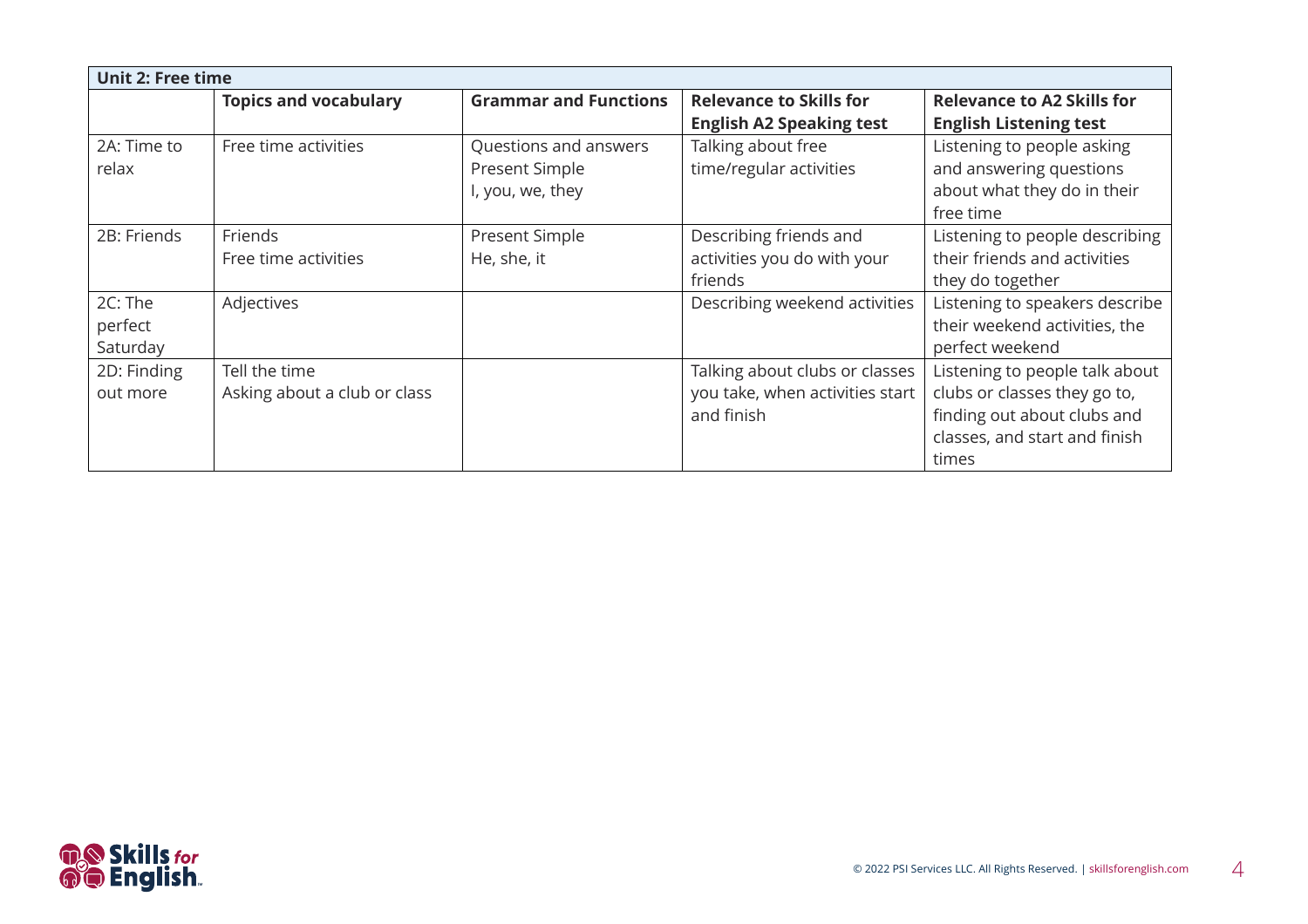| <b>Unit 3: Routines</b> |                              |                              |                                 |                                   |
|-------------------------|------------------------------|------------------------------|---------------------------------|-----------------------------------|
|                         | <b>Topics and vocabulary</b> | <b>Grammar and Functions</b> | <b>Relevance to Skills for</b>  | <b>Relevance to A2 Skills for</b> |
|                         |                              |                              | <b>English A2 Speaking test</b> | <b>English Listening test</b>     |
| 3A: How busy            | Daily routines               | Prepositions of time         | Talking about routine           | Listening to people ask and       |
| is your life?           |                              |                              | activities using verbs such as  | answer questions about their      |
|                         |                              |                              | get, to and have                | daily routines                    |
| 3B: People I            | People you live with         | Adverbs of frequency:        | Describing people you know      | Listening to people talk about    |
| live with               | Modifiers: quite, really     | always, hardly ever, often,  | or live with, describing        | their family and people they      |
|                         |                              | never, sometimes, hardly     | regular activities              | know/live with                    |
|                         |                              | ever                         |                                 |                                   |
| 3C: A happy             | <b>Hygge</b>                 |                              | Describing activities that      | Listening to people talk about    |
| life                    | Expressions of frequency     |                              | make you happy                  | their life and what makes         |
|                         |                              |                              |                                 | them happy                        |
| 3D: Going out           | In a restaurant              |                              | Describing special              | Listening to someone booking      |
|                         | Invitations                  |                              | celebrations                    | a table at a restaurant and       |
|                         |                              |                              | <b>Giving invitations</b>       | ordering food                     |

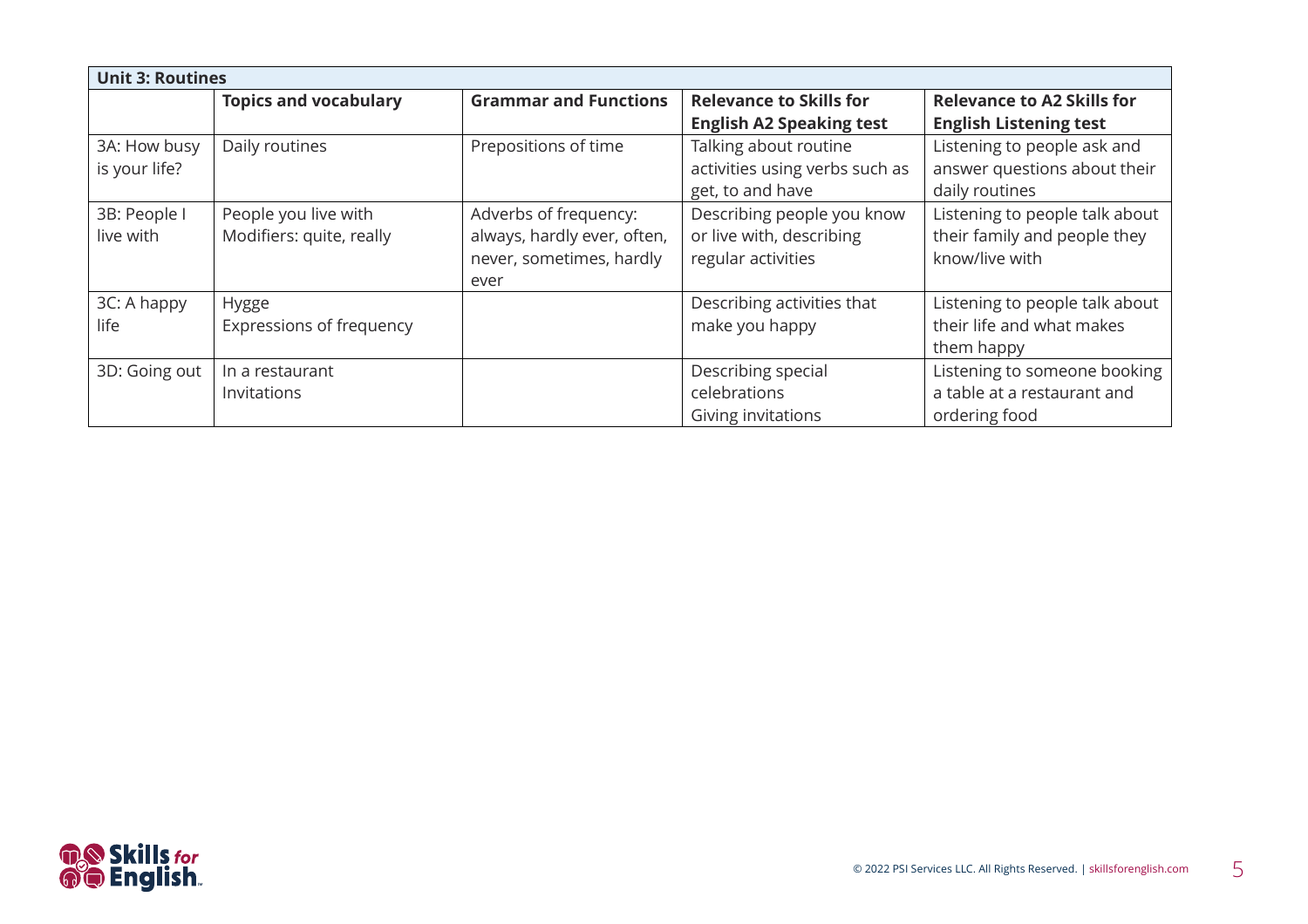| <b>Unit 4: My home</b>      |                                                             |                              |                                                                                                                              |                                                                                                 |
|-----------------------------|-------------------------------------------------------------|------------------------------|------------------------------------------------------------------------------------------------------------------------------|-------------------------------------------------------------------------------------------------|
|                             | <b>Topics and vocabulary</b>                                | <b>Grammar and Functions</b> | <b>Relevance to Skills for</b><br><b>English A2 Speaking test</b>                                                            | <b>Relevance to A2 Skills for</b><br><b>English Listening test</b>                              |
| 4A: My<br>favourite<br>room | Furniture<br>Prepositions of place                          | There is, there are          | Describing your home or<br>favourite room                                                                                    | Listening to people talk about<br>their home and possessions                                    |
| 4B: My town                 | Places in a town                                            | <b>Articles</b>              | Describing your hometown<br>or where they live                                                                               | Listening to people describing<br>their hometown or where<br>they live                          |
| 4C: Unusual<br>homes        | Talking about homes<br>Unusual homes                        |                              | Describing your home and<br>what you like about your<br>home                                                                 | Listening to someone<br>describe an unusual place to<br>live and describing why they<br>like it |
| 4D: Finding<br>places       | Asking for and giving<br>directions<br>Describing your home |                              | Describing where you live<br>and what you like/don't like<br>about it<br>Giving directions for example<br>to a meeting place | Listening to people giving<br>directions or describing their<br>home and location of objects    |

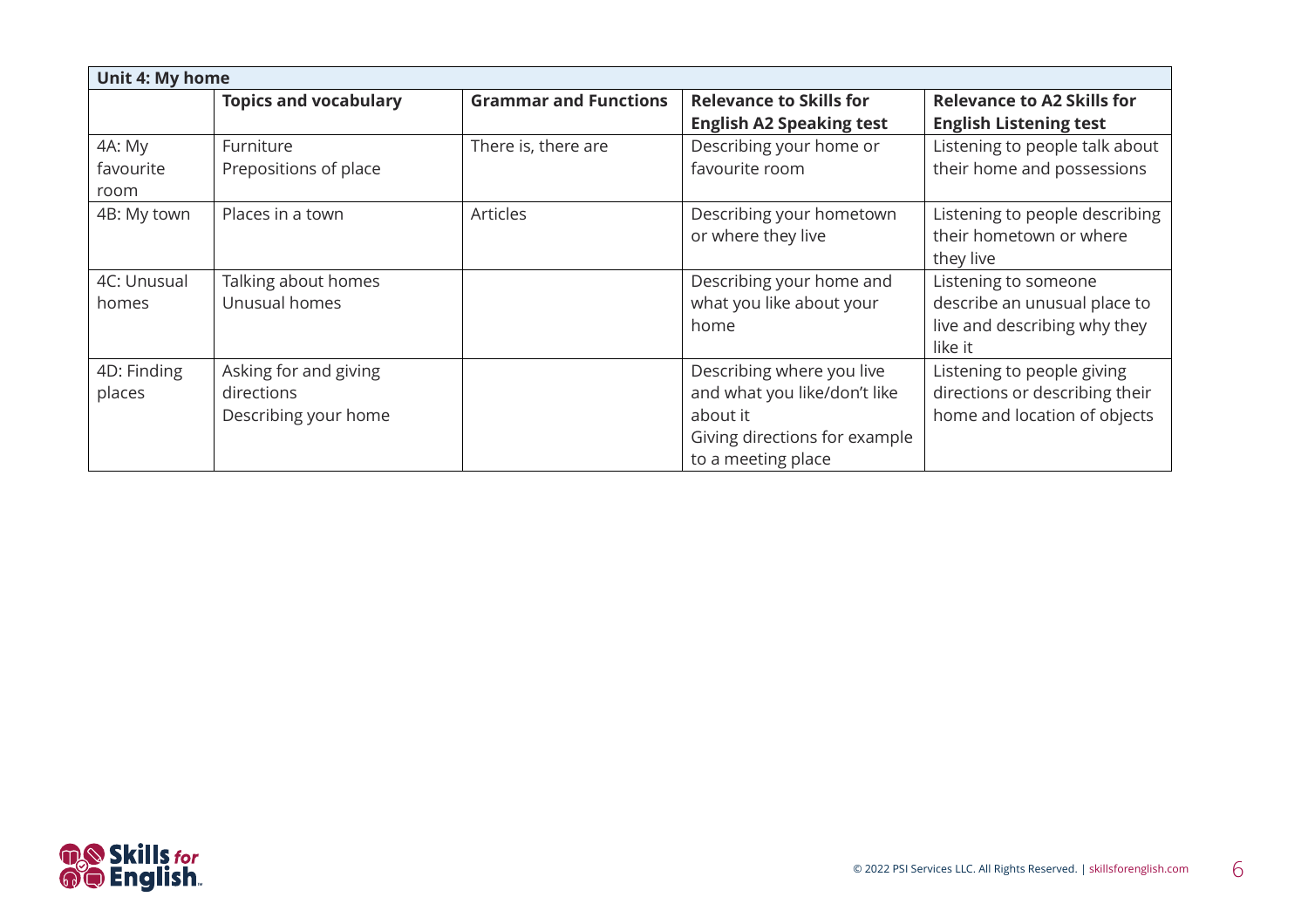| <b>Unit 5: Food and shopping</b> |                                           |                                                                                                 |                                                                                   |                                                                                            |
|----------------------------------|-------------------------------------------|-------------------------------------------------------------------------------------------------|-----------------------------------------------------------------------------------|--------------------------------------------------------------------------------------------|
|                                  | <b>Topics and vocabulary</b>              | <b>Grammar and Functions</b>                                                                    | <b>Relevance to Skills for</b><br><b>English A2 Speaking test</b>                 | <b>Relevance to A2 Skills for</b><br><b>English Listening test</b>                         |
| 5A: My<br>kitchen                | Food<br>In the kitchen                    | Countable and<br>uncountable nouns<br>Some and any<br>$A/\text{an}$<br>This, that, these, those | Describing food you<br>like/don't like to eat, popular<br>foods where you live    | Listening to people talk about<br>food they like, or are making,<br>describing ingredients |
| 5B: How<br>healthy are<br>you?   | Containers<br>Healthy eating              | Quantifiers: much, many,<br>a lot of and so on                                                  | Talking about healthy food<br>and food you eat                                    | Listening to people talking<br>about food they like/don't like<br>to eat and why           |
| 5C: Fashion                      | clothes<br>Second-hand fashion            |                                                                                                 | Talking about clothes you<br>wear and where you buy<br>them                       |                                                                                            |
| 5D: Shopping<br>for clothes      | Shopping for clothes<br>Describing graphs |                                                                                                 | Talking about clothes and<br>shopping activities, shopping<br>online and in store | Listening to people having<br>conversations in clothes<br>shops                            |

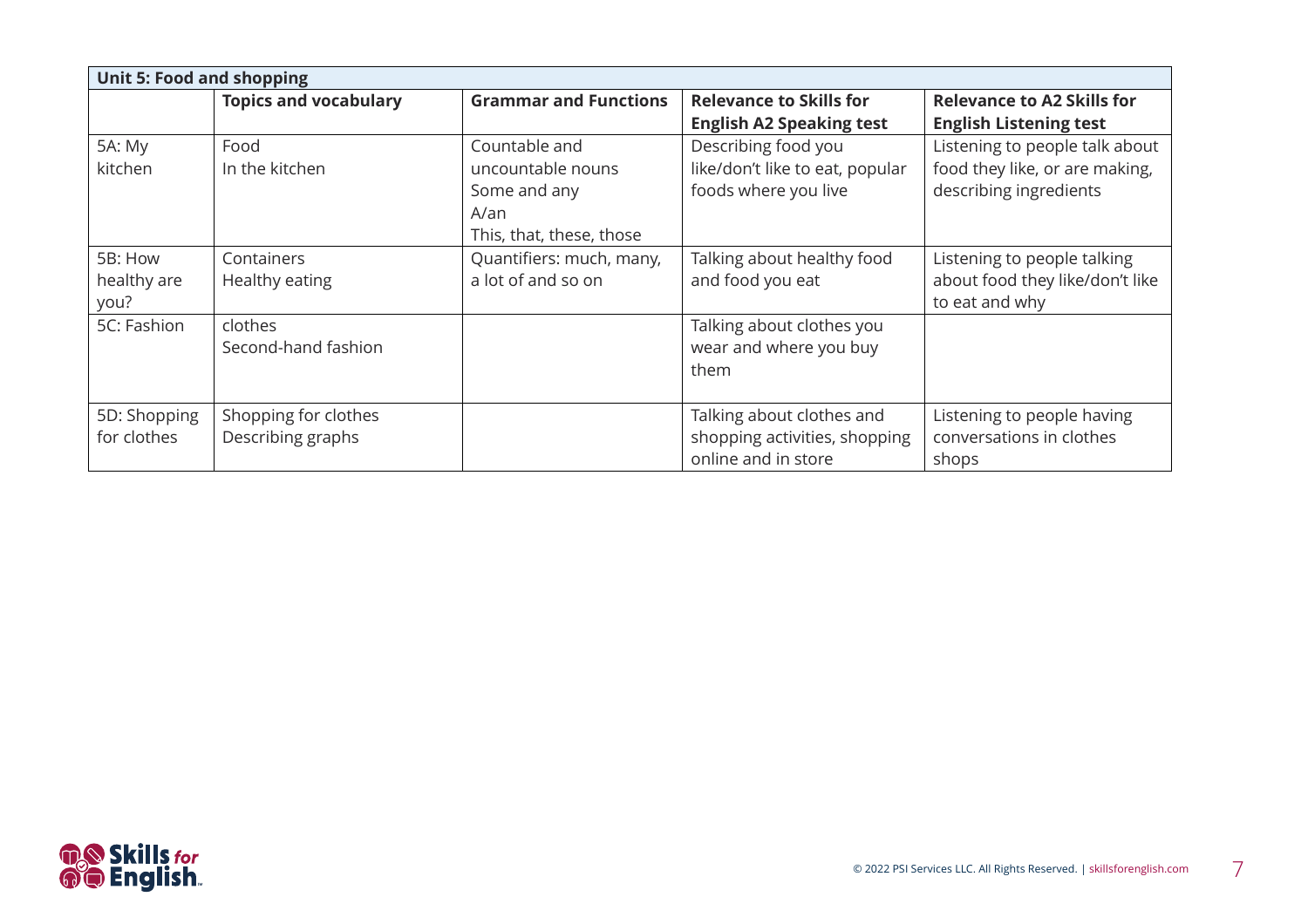| <b>Unit 6: Likes and dislikes</b> |                                                      |                                         |                                                                           |                                                                                                    |
|-----------------------------------|------------------------------------------------------|-----------------------------------------|---------------------------------------------------------------------------|----------------------------------------------------------------------------------------------------|
|                                   | <b>Topics and vocabulary</b>                         | <b>Grammar and Functions</b>            | <b>Relevance to Skills for</b><br><b>English A2 Speaking test</b>         | <b>Relevance to A2 Skills for</b><br><b>English Listening test</b>                                 |
| 6A: Hobbies                       | <b>Hobbies</b>                                       | Like $+$ verb $+$ -ing<br>Can and can't | Talking about your things you<br>like and don't like, and your<br>hobbies | Listening to people talk about<br>their hobbies and why they<br>like doing these activities        |
| 6B: The shops<br>were full        | Changing high streets<br>Talking about your hometown | Past Simple of Be<br>Could              | Talking about changes in<br>your hometown or where<br>you live            | Listening to people talking<br>about the past and the<br>present, and changes in their<br>hometown |
| 6C: Talents                       | Jobs                                                 |                                         | Talking about own job and<br>jobs that friends and family<br>do           |                                                                                                    |
| 6D: Making<br>plans               | Arranging to meet                                    |                                         | Making arrangements to<br>meet a friend                                   | Listening to people making<br>arrangements to meet,<br>agreeing and disagreeing                    |

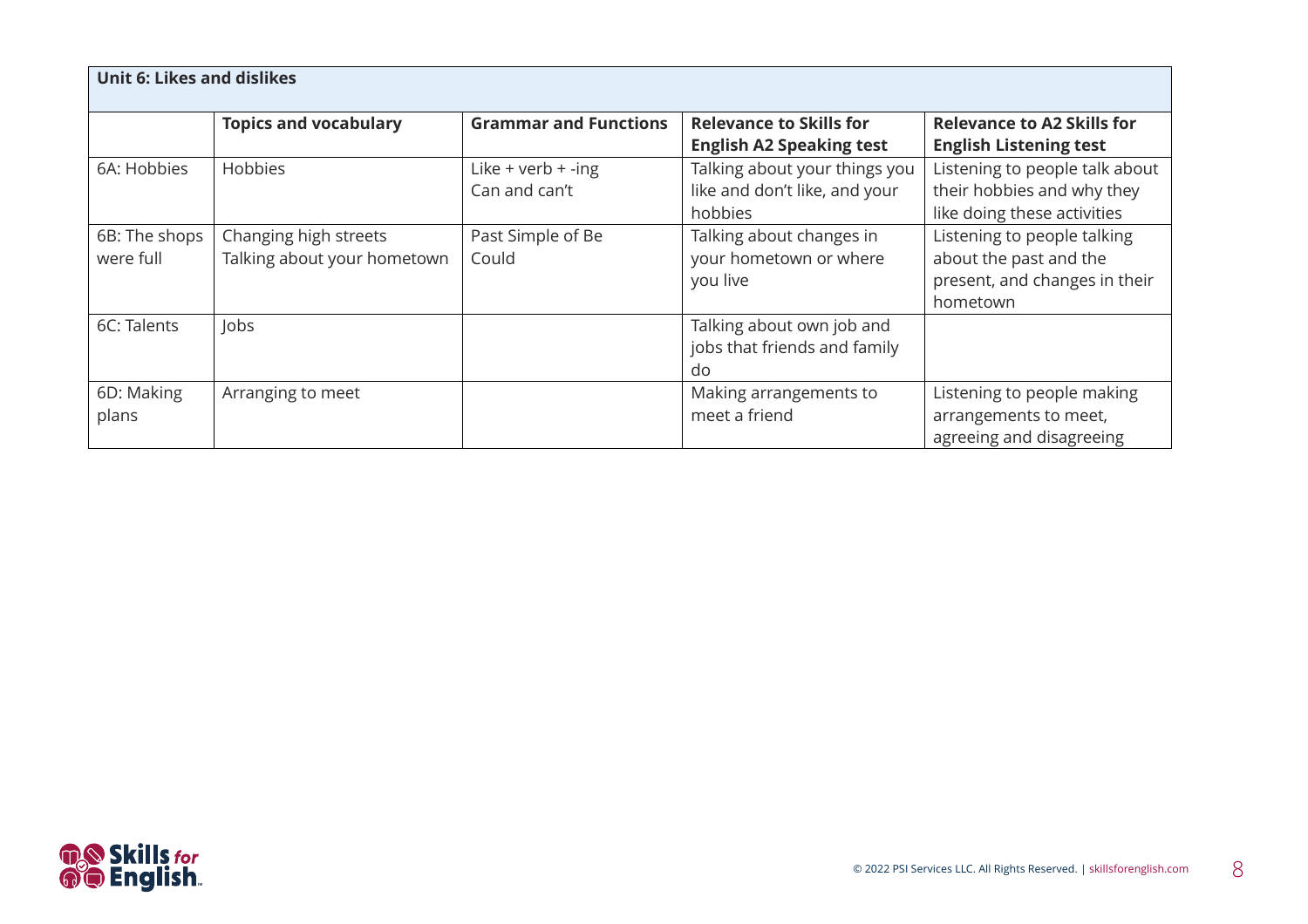| <b>Unit 7: Life Stories</b> |                              |                              |                                 |                                   |
|-----------------------------|------------------------------|------------------------------|---------------------------------|-----------------------------------|
|                             | <b>Topics and vocabulary</b> | <b>Grammar and Functions</b> | <b>Relevance to Skills for</b>  | <b>Relevance to A2 Skills for</b> |
|                             |                              |                              | <b>English A2 Speaking test</b> | <b>English Listening test</b>     |
| 7A: Sporting                | <b>Biographies</b>           | Past Simple: regular verbs   | Talking about the past -        | Listening to people asking        |
| superstars                  |                              | Did/didn't                   | where you were born, where      | and answering questions           |
|                             |                              | Past Simple verb endings     | you lived, and so on            | about the past: where they        |
|                             |                              |                              |                                 | lived, what they did and so on    |
| 7B: My story                | Reflexive pronoun            | Past Simple: irregular       | Describing activities or events | Listening to people talking       |
|                             | Talking about self           | verbs                        | in the past                     | about themselves and their        |
|                             |                              |                              |                                 | lives                             |
| 7C: A chance                | Prepositions and adverbs     |                              | Talking about important         |                                   |
| meeting                     |                              |                              | events in your life             |                                   |
| 7D: Places                  | Holidays                     |                              | Talking about holidays,         | Listening to people ask and       |
| and people                  |                              |                              | planning for a holiday          | answer questions about their      |
|                             |                              |                              |                                 | holidays                          |

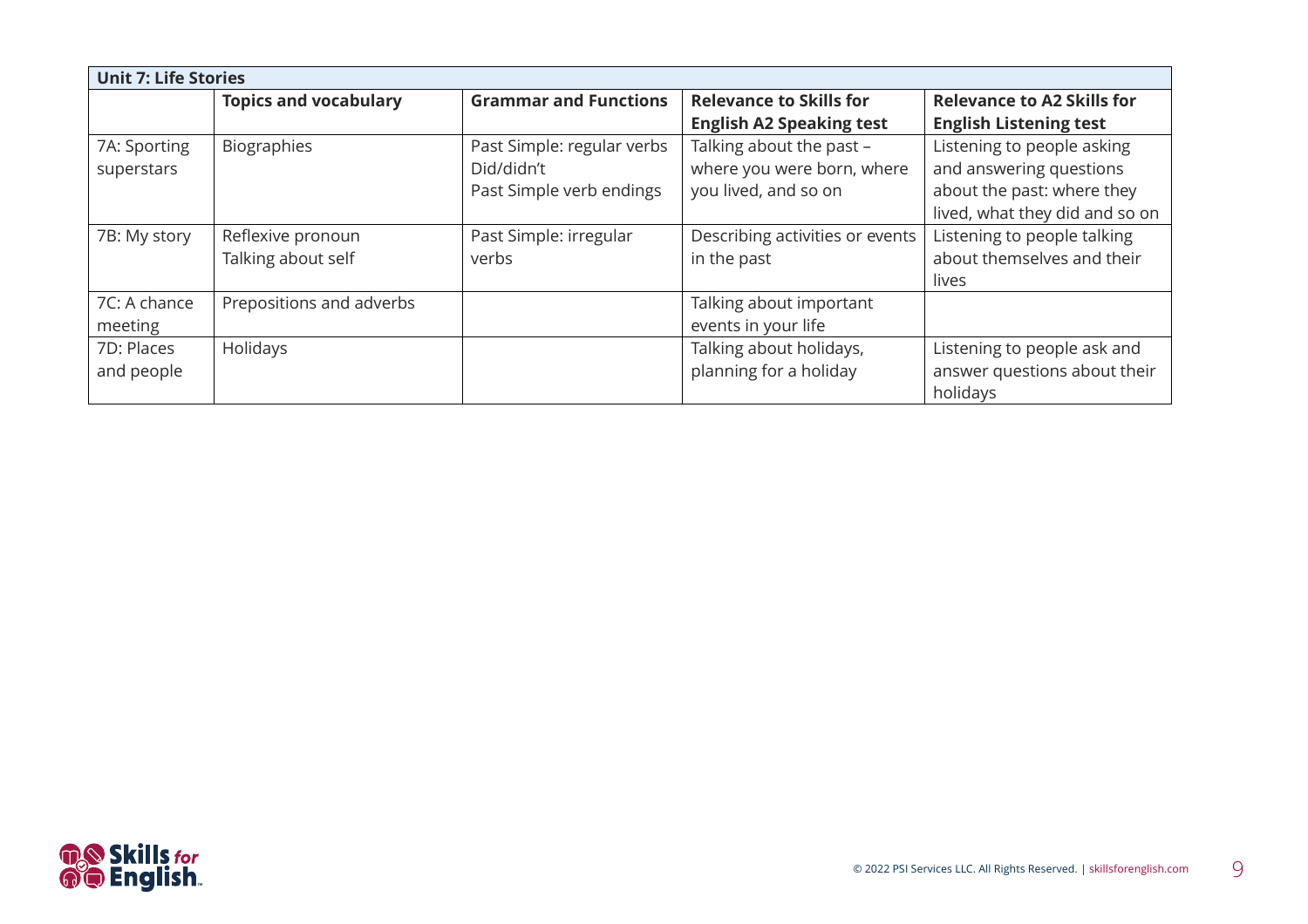| Unit 8: Right now             |                               |                                                 |                                                                                                                              |                                                                                                                          |
|-------------------------------|-------------------------------|-------------------------------------------------|------------------------------------------------------------------------------------------------------------------------------|--------------------------------------------------------------------------------------------------------------------------|
|                               | <b>Topics and vocabulary</b>  | <b>Grammar and Functions</b>                    | <b>Relevance to Skills for</b><br><b>English A2 Speaking test</b>                                                            | <b>Relevance to A2 Skills for</b><br><b>English Listening test</b>                                                       |
| 8A: Are you<br>having fun?    | Phrases with go, have and get | <b>Present Continuous</b>                       | Describing hobbies and<br>activities                                                                                         | Listening to people talking<br>about an annoying situation<br>or describing an event<br>happening now                    |
| 8B: Not<br>always the<br>same | Seasons<br>The weather        | Present Simple and<br><b>Present Continuous</b> | Talking about different kinds<br>of weather and what weather<br>you like/dislike<br>Describing the weather<br>where you live | Listening to people talk about<br>a particular festival                                                                  |
| 8C: Festivals                 | Entertainment                 |                                                 | Talking about different kinds<br>of TV shows<br>Talking about festivals you<br>have been to                                  | Listening to people ask and<br>answer questions about<br>different events                                                |
| 8D: Events                    | Booking tickets to an event   |                                                 | Giving information about an<br>event you attended in the<br>past<br>Recommending an event                                    | Listening to conversations<br>where people are booking<br>tickets or asking and<br>answering questions about an<br>event |

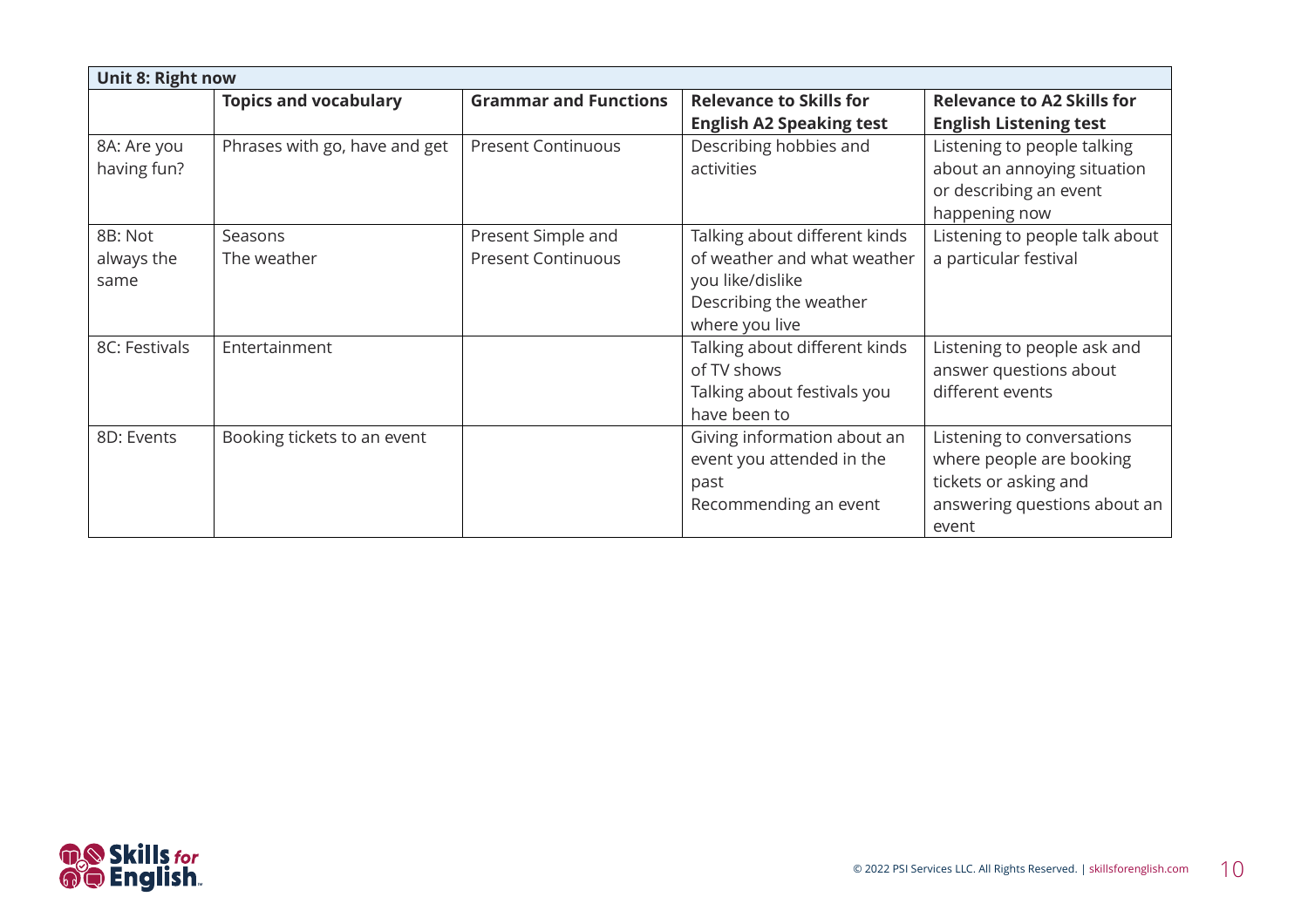| <b>Unit 9: Differences</b>    |                                        |                              |                                                                                               |                                                                                                                                                                                                      |
|-------------------------------|----------------------------------------|------------------------------|-----------------------------------------------------------------------------------------------|------------------------------------------------------------------------------------------------------------------------------------------------------------------------------------------------------|
|                               | <b>Topics and vocabulary</b>           | <b>Grammar and Functions</b> | <b>Relevance to Skills for</b><br><b>English A2 Speaking test</b>                             | <b>Relevance to A2 Skills for</b><br><b>English Listening test</b>                                                                                                                                   |
| 9A: The same<br>or different? |                                        | Comparatives<br>Have got     | Comparing self with family<br>and friends<br>Describing what you<br>have/haven't got          | Listening to conversations<br>where people are making<br>comparison<br>Listening to conversations<br>where people are asking and<br>answering questions about<br>things they have got/haven't<br>got |
| 9B: The best<br>place to      | Places to visit in a city              | Superlatives                 | Talking about places you<br>have visited, want to visit<br>Describing holiday<br>destinations | Listening to people describing<br>places and holiday<br>destinations                                                                                                                                 |
| 9C: The best<br>job           | Phrasal verbs and verb<br>collocations |                              | Describing everyday routines<br>Describing jobs                                               | Listening to someone<br>describing/answering<br>questions about their job                                                                                                                            |
| 9D: Plane or<br>boat?         | Flying                                 |                              | Talking about travel and<br>making arrangements or<br>plans                                   | Listening to someone making<br>arrangements for a trip or<br>taking a flight                                                                                                                         |

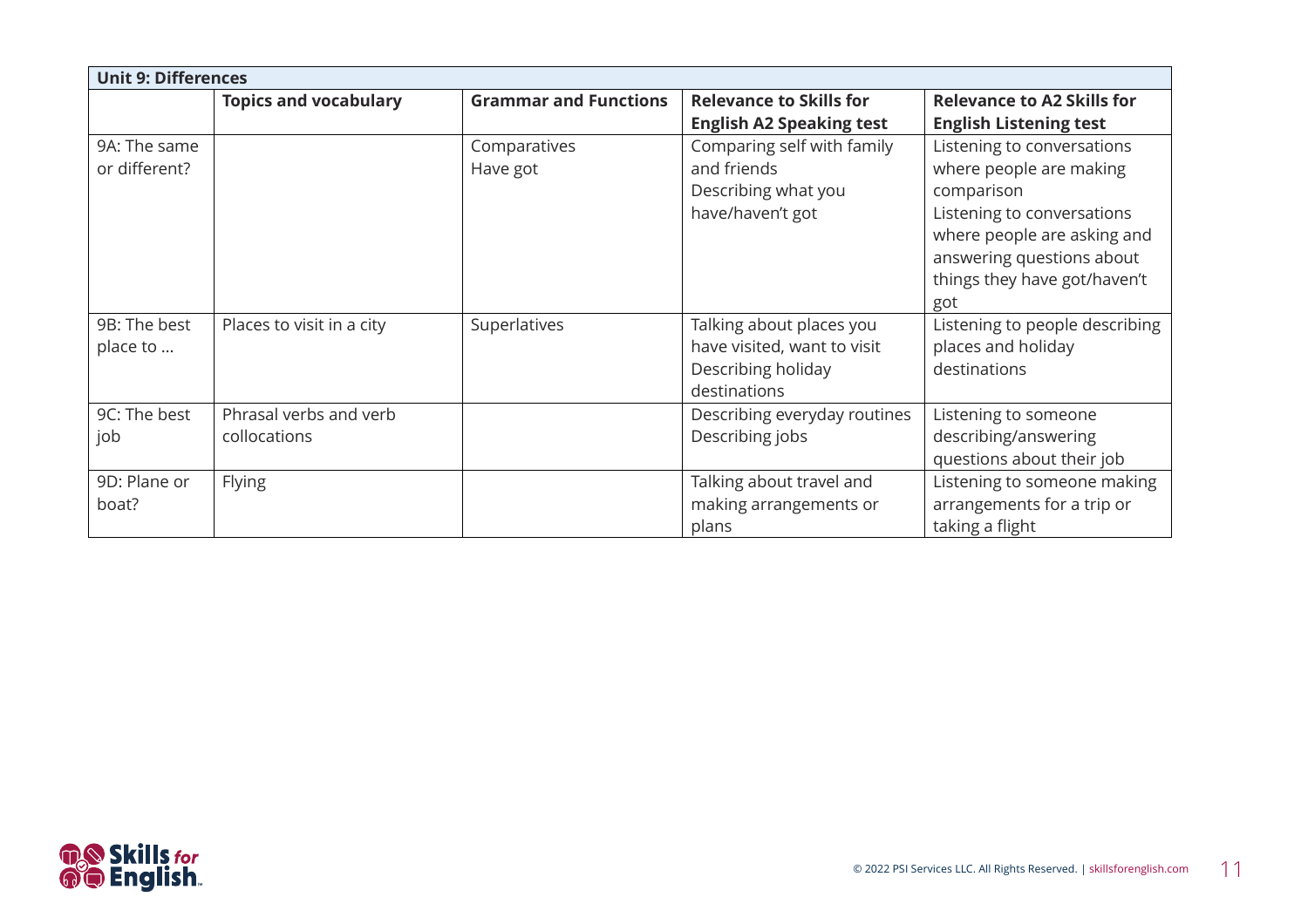| <b>Unit 10: Plans</b> |                              |                              |                                 |                                   |
|-----------------------|------------------------------|------------------------------|---------------------------------|-----------------------------------|
|                       | <b>Topics and vocabulary</b> | <b>Grammar and Functions</b> | <b>Relevance to Skills for</b>  | <b>Relevance to A2 Skills for</b> |
|                       |                              |                              | <b>English A2 Speaking test</b> | <b>English Listening test</b>     |
| 10A: I'm going        | Activities,                  | Be going to                  | Talking about plans and         | Listening to people describing    |
| to                    | Life plans                   | <b>Present Continuous</b>    | activities you are going to do  | what they are going to do         |
|                       |                              |                              |                                 | next weekend/month/year           |
| 10B: Just my          | Good and back luck           | Be going to for predictions  | Talking about future plans      | Listening to people talking       |
| luck!                 |                              | Verb $+$ to $+$ infinitive   | and how you think your          | about what they will do next,     |
|                       |                              |                              | future will be different        | things they want/would like to    |
|                       |                              |                              |                                 | do next weekend                   |
| 10C: You're           | Resolutions                  |                              | Talking about resolutions and   |                                   |
| going to fail         |                              |                              | past actions                    |                                   |
|                       |                              |                              |                                 |                                   |
| 10D: My plans         | Making suggestions           |                              | Talking about past activities   | Listening to people making        |
|                       |                              |                              | and future holiday plans        | plans and discussing things       |
|                       |                              |                              |                                 | they might like to do             |

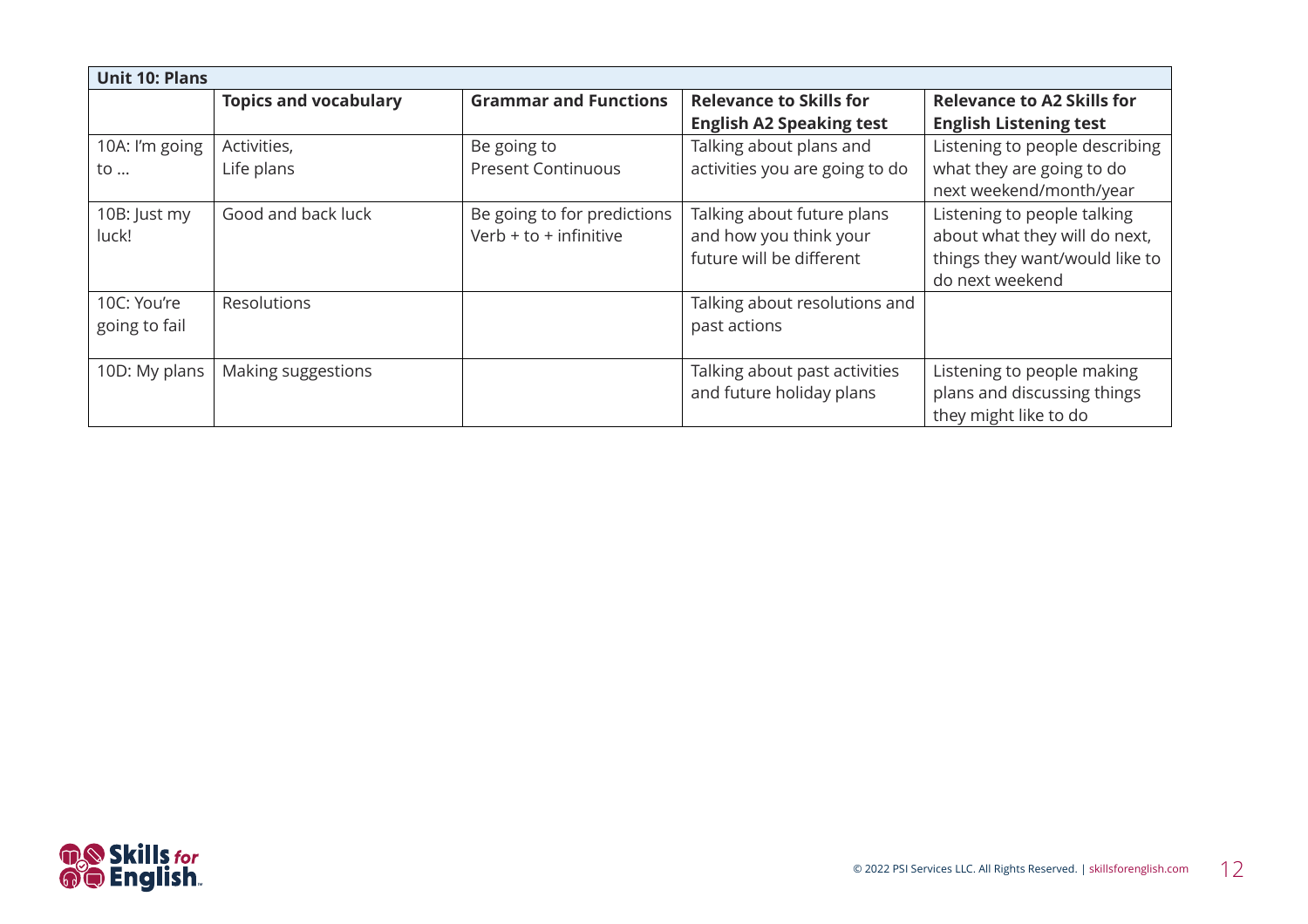| <b>Unit 11: Experiences</b> |                              |                                 |                                 |                                   |
|-----------------------------|------------------------------|---------------------------------|---------------------------------|-----------------------------------|
|                             | <b>Topics and vocabulary</b> | <b>Grammar and Functions</b>    | <b>Relevance to Skills for</b>  | <b>Relevance to A2 Skills for</b> |
|                             |                              |                                 | <b>English A2 Speaking test</b> | <b>English Listening test</b>     |
| 11A: Living                 | Past participles             | Present Perfect +               | Talking about places you        | Listening to people talking       |
| your best life              |                              | ever/never                      | have been to, things you        | about things they have done       |
|                             |                              |                                 | have done                       | or would like to do               |
| 11B: Been                   | Messages                     | <b>Present Perfect and Past</b> | Talking about things you have   | Listening to people ask and       |
| there, done                 | Collocations with take up,   | Simple                          | done already or haven't yet     | answer questions about            |
| that                        | change and go on             | Yet and already                 | done                            | things they have done already     |
|                             |                              |                                 |                                 | or haven't done yet in their      |
|                             |                              |                                 |                                 | lives                             |
| 11C: Success                | Verbs                        |                                 | Talking about things that       | Listening to people leaving       |
|                             |                              |                                 | have gone wrong, for            | phone messages                    |
|                             |                              |                                 | example, lost keys              |                                   |
| 11D: When                   | Making phone calls           |                                 | Giving feedback, for example    | Listening to people making        |
| things go                   | Giving feedback              |                                 | at a restaurant/hotel           | phone calls and leaving           |
| wrong                       |                              |                                 |                                 | messages                          |